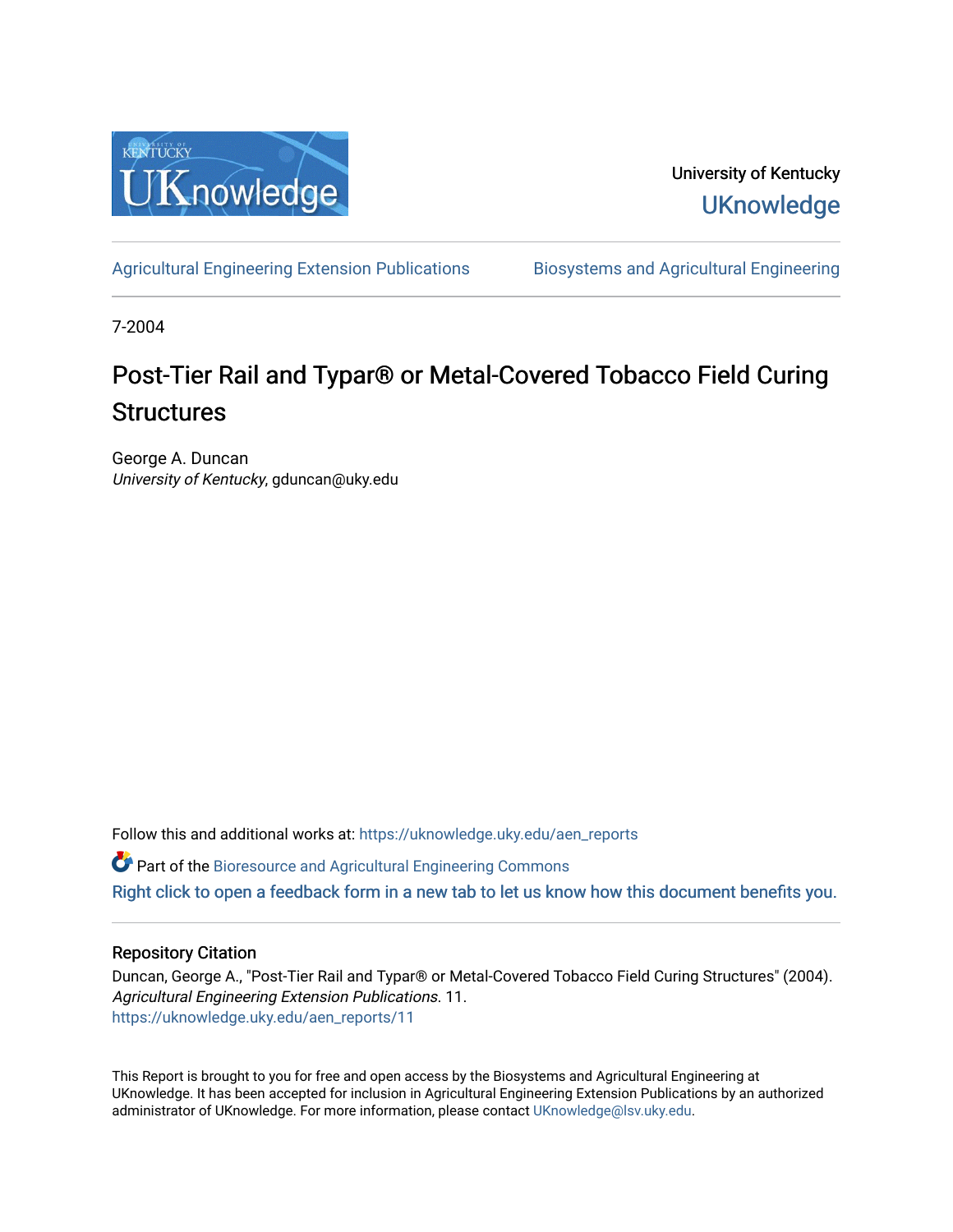# **THE COOPERATIVE EXTENSION SERVICE**

# **Post-Tier Rail and Typar® or Metal-Covered Tobacco Field Curing Structures**

*George A. Duncan*

Tobacco producers are rapidly adopting field curing struc-tures with several variations in construction materials and methods. They are looking to lower costs and increase efficiency by installing structures that require less maintenance and last longer.

 Two recently designed structures appear to provide more permanent options for producers who dislike the tedious tasks of covering and securing the plastic over the tobacco during the curing season. Both structures use two-rail-wide, two-post wooden construction, but they differ in their roof coverings. One uses Typar®, and the other uses metal.

 The drawings shown on the following pages are designed to allow the 9-foot-wide Typar material to cover from eave to eave *and* allow the metal roof to be added to the same structure either during construction or at a later date. Two roof options are shown: a gable roof and a single-slope roof.

 Some of the sidewall wood is exposed to the weather. Therefore, weather-resistant species or preservative-treated wood is recommended to increase its life expectancy.

 The drawings show the use of full-dimension, 4x4 tier rails or optional 2x6s on the edge. The 2x6s provide a stronger structure and are recommended if heavy tobacco is to be packed tightly. They are also more suitable when using commercial-dimension, preservative-treated lumber. The commercial-dimension sizes represent about one-third less strength than the full-dimension sizes because of the smaller dimension of its members.

 Although the structure may be strong enough to allow for tight packing of heavy tobacco, this practice is not recommended. Some producers believe you can "push the wilted tobacco as tight as you can and it will cure fine," but many seasons of curing evaluations have proved that this is pushing good luck a little too far. A more reasonable spacing of 3.5 to 4.5 inches per stick seems to give better ventilation and curing year after year. Only very small, dry-weather tobacco might be successfully cured in warm, low-humidity conditions at the "push as tight as possible" spacing.

 The capacity of a curing structure for various stick spacings is shown in the following tables.



A gable-roof structure.

#### **Special Management Considerations**

- As with conventional barn tier rails, sticks of wilted tobacco are supported at each end. Two workers stand at ground level and receive the tobacco from an adjacent wagon or transport trailer. They then pass the tobacco under a 6-foot-high tier rail and hang the sticks up on the tier rails. Some workers may have difficulty reaching this height tier rail with heavy tobacco.
- The tobacco tip leaves may be very close to the sod and vegetation, creating the possibility of higher moisture and potential damage during the cure.

**Table 1.** Sticks per 14 feet of length,\* two rails wide, based on stick spacing.

| <b>Stick Spacing</b> | <b>No. of Sticks</b> |
|----------------------|----------------------|
| 5.0 inch             | 68                   |
| 4.5 inch             | 74                   |
| 4.0 inch             | 84                   |
| $3.5$ inch           | 96                   |

\* The 5.0-inch spacing should be used for large, barely wilted tobacco with potential yields over 3,000 pounds per acre. The 4.0 inch spacing is typical for most medium-size tobacco. The 3.5-inch and closer spacings should be used only for smaller, well-wilted tobacco that may yield less than 2,500 pounds per acre. Weather conditions and management of the plastic covering during the cure greatly affect the quality of the cure with any spacing.

| Table 2. Capacity of a 96-foot framework.* |  |
|--------------------------------------------|--|
|--------------------------------------------|--|

|                      | <b>Capacity</b> |      |
|----------------------|-----------------|------|
| <b>Stick Spacing</b> | <b>Sticks</b>   | (Ac) |
| $5.0$ inch           | 230             | 0.32 |
| 4.5 inch             | 256             | 0.36 |
| 4.0 inch             | 288             | 0.41 |
| $3.5$ inch           | 329             | 0.46 |

\* The 96-foot length is a convenient length that permits a 100-foot roll of plastic to cover the framework. For longer frameworks, attach the ends of plastic at a rafter. Acreage capacity is based on about 7,100 plants per acre (40 inches by 22 inches with 97% stand) and six plants per stick.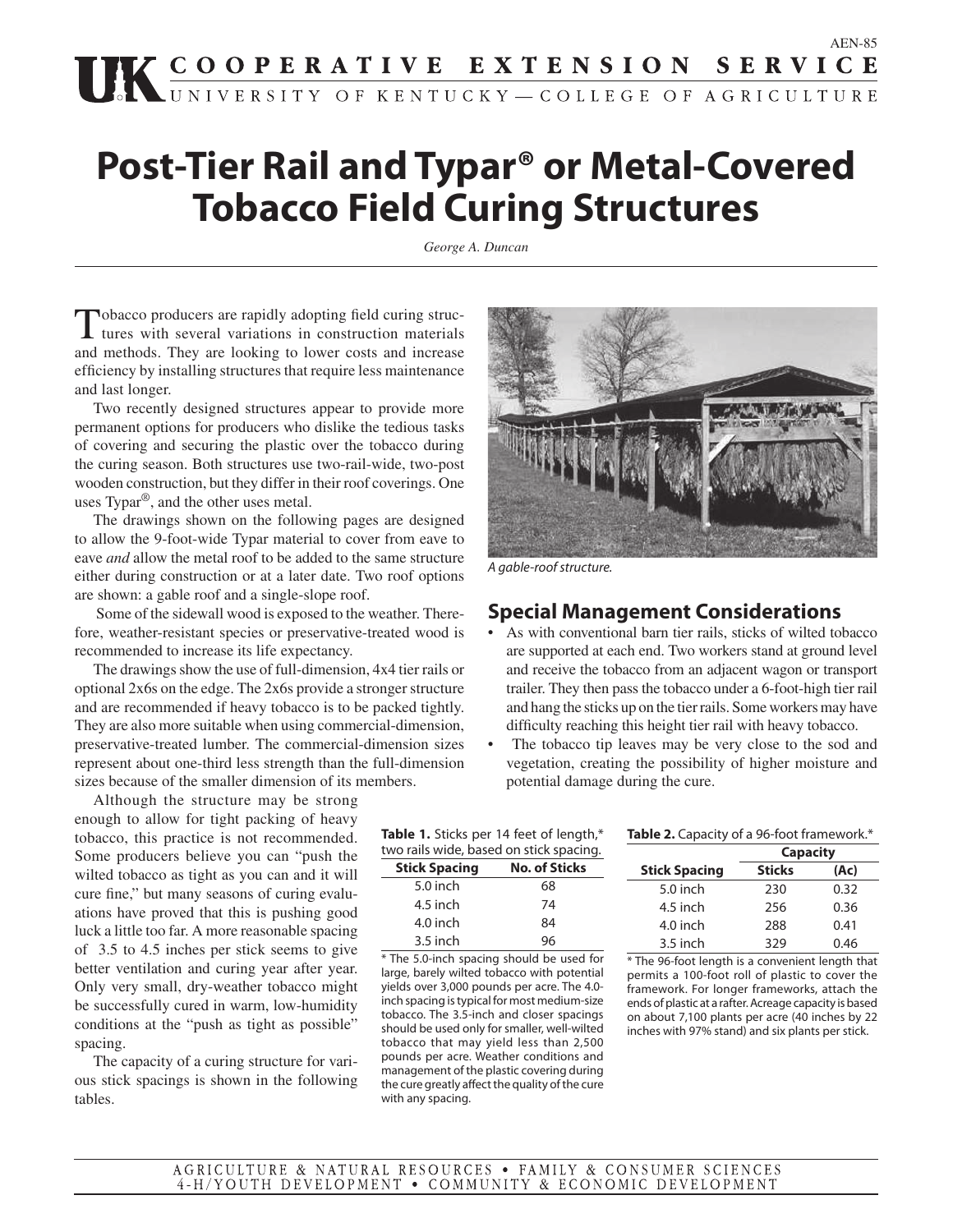

A single-slope roof structure.

- A weed trimmer, push lawnmower, or low-riding mower will be needed to trim any year-old vegetation from the area before hanging. A tractor mower will not be able to get between the posts.
- Side protection of the tobacco may be provided by a 5-foot-wide strip of 6-mil plastic that is stretched and attached to the tier rail

and posts with nailing strips or plastic cap nails. An extra nailing board (1x4, 2x4, or other size) along the lower edge may help secure the plastic against strong winds. Wire, baler twine, small rope, or a similar support may also be used to support the plastic. There should be at least 12 inches of opening at the bottom to provide ventilation under the tobacco tips.

 Guidelines for hanging the tobacco and managing the cure in these structures is much the same as described in ID-116, *Low-Cost Post-Row Field Tobacco Curing Framework,* from the Kentucky Cooperative Extension Service (available on the Web at www. ca.uky.edu/agc/pubs/id/id116/id116.htm). Specific guidelines for spacing the tobacco, covering, etc. are detailed in this publication and should be reviewed if you are not familiar with these outside curing procedures. The main guidelines are:

- 1. Capitalize on good curing weather and avoid inclement weather during late fall and early winter. In other words, "Early in, early out."
- 2. Spread the plants evenly on the sticks and space them about 4 inches apart on the rail for good curing.
- 3. Cover the tobacco within a week after hanging or before the first rain of more than 1/4 inch.

*Prepared by George Duncan, Extension Specialist; reviewed by L. Walton, Professor, and L. Swetnam, Extension Specialist, Biosystems and Agricultural Engineering Department, College of Agriculture, University of Kentucky, Lexington, Kentucky.*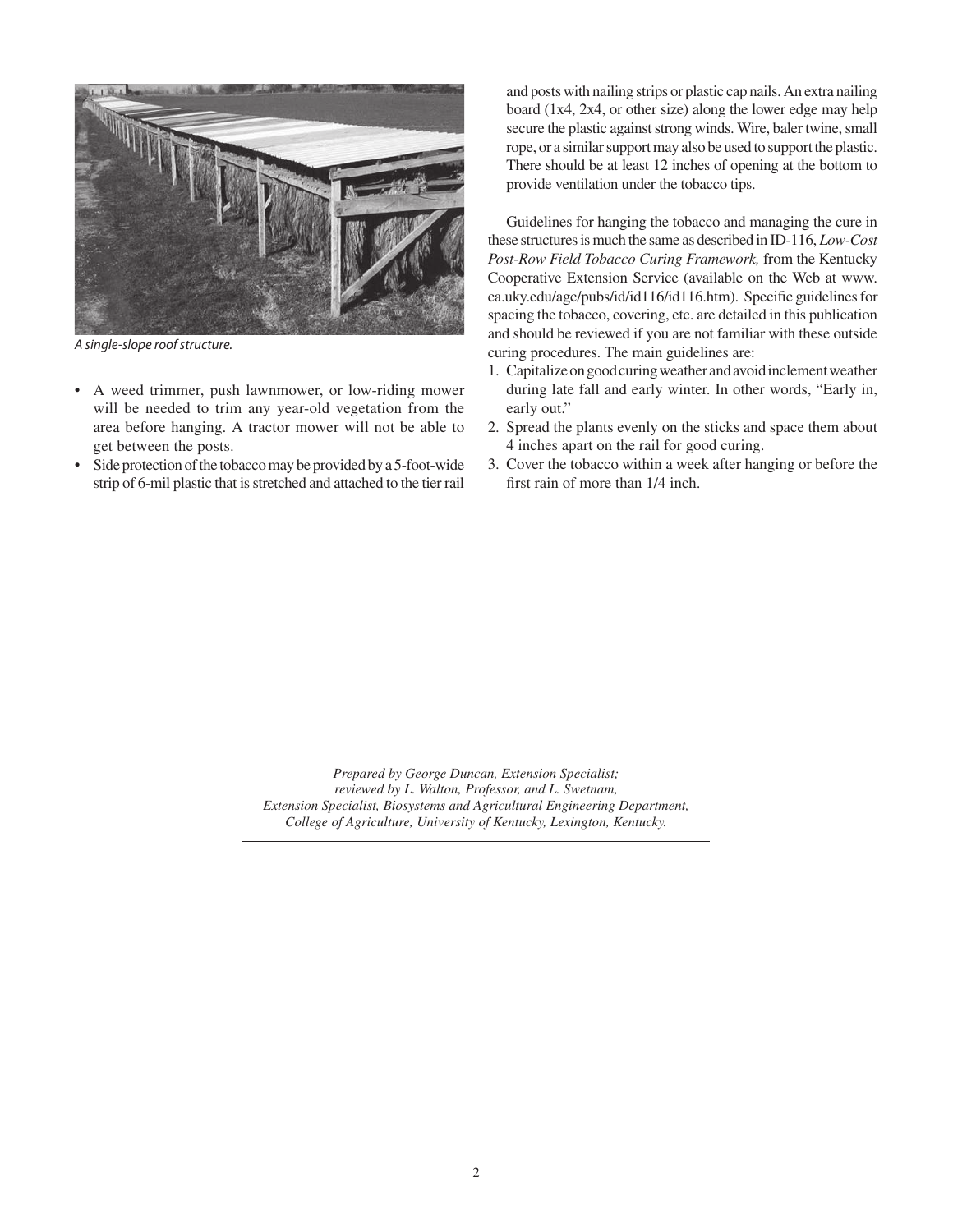#### 4x4 Tier Rails and Typar® Cover Construction

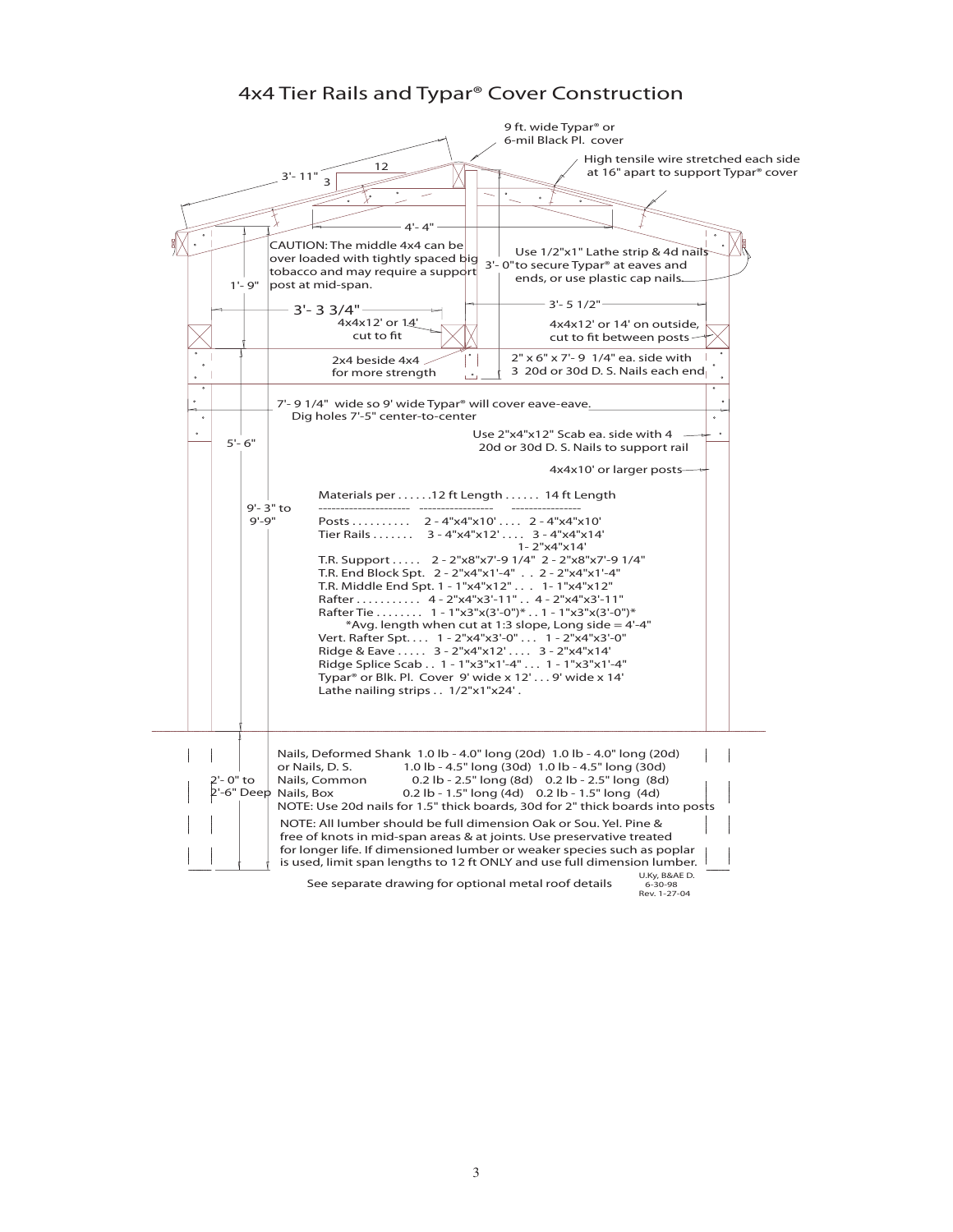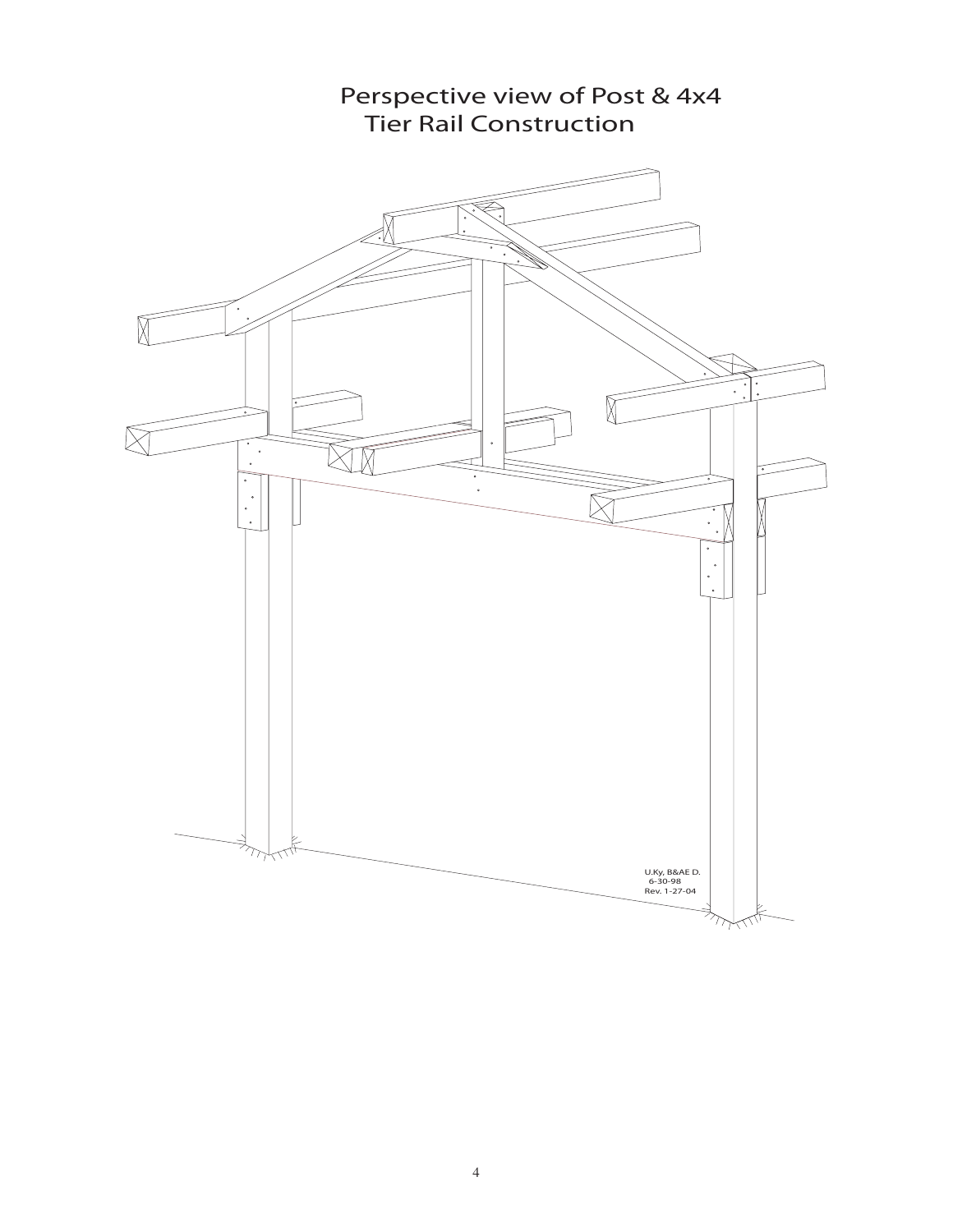#### 2x6 Tier Rails and Typar® Cover Construction

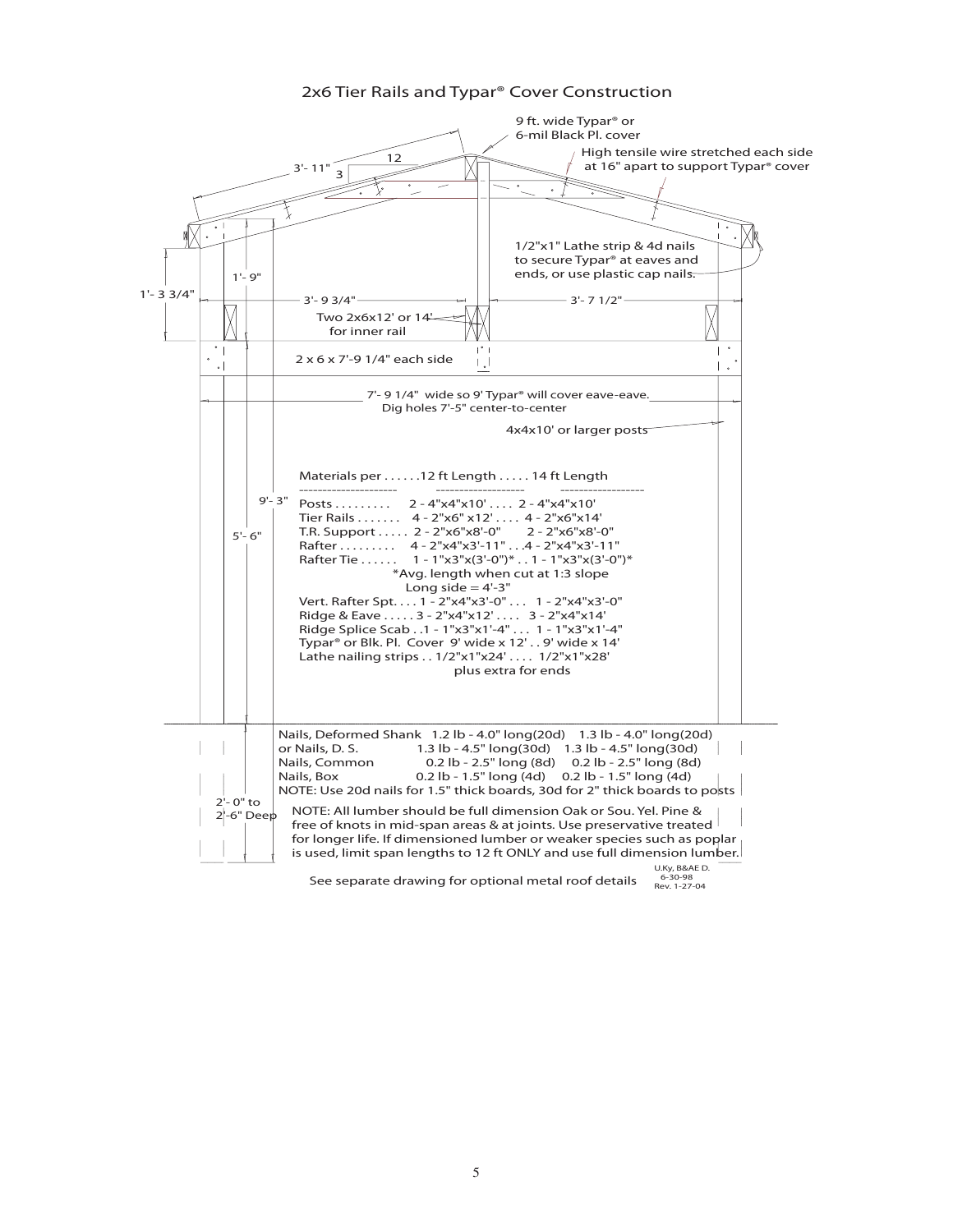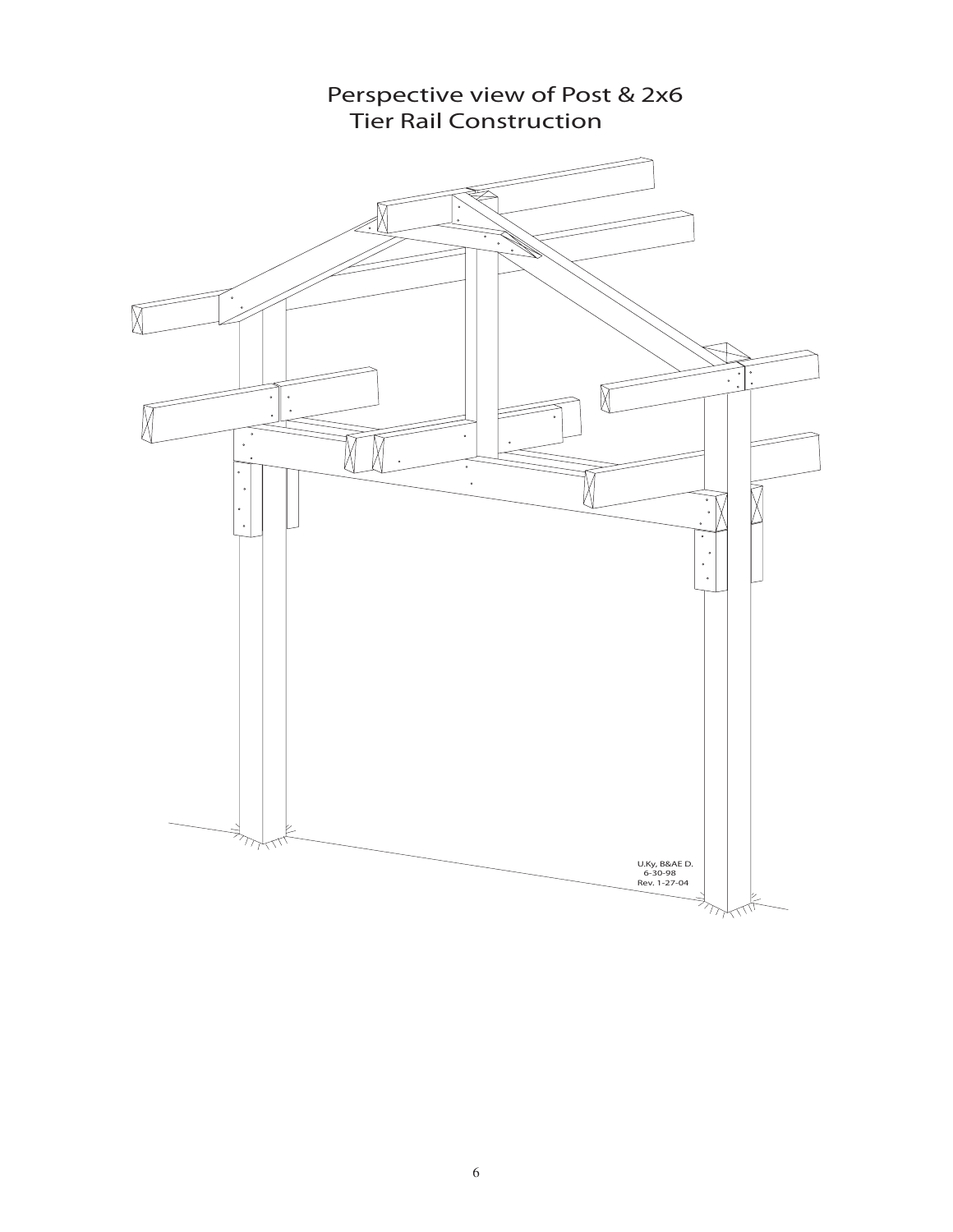

Side Elevation View (Uncovered) Side Elevation View (Uncovered)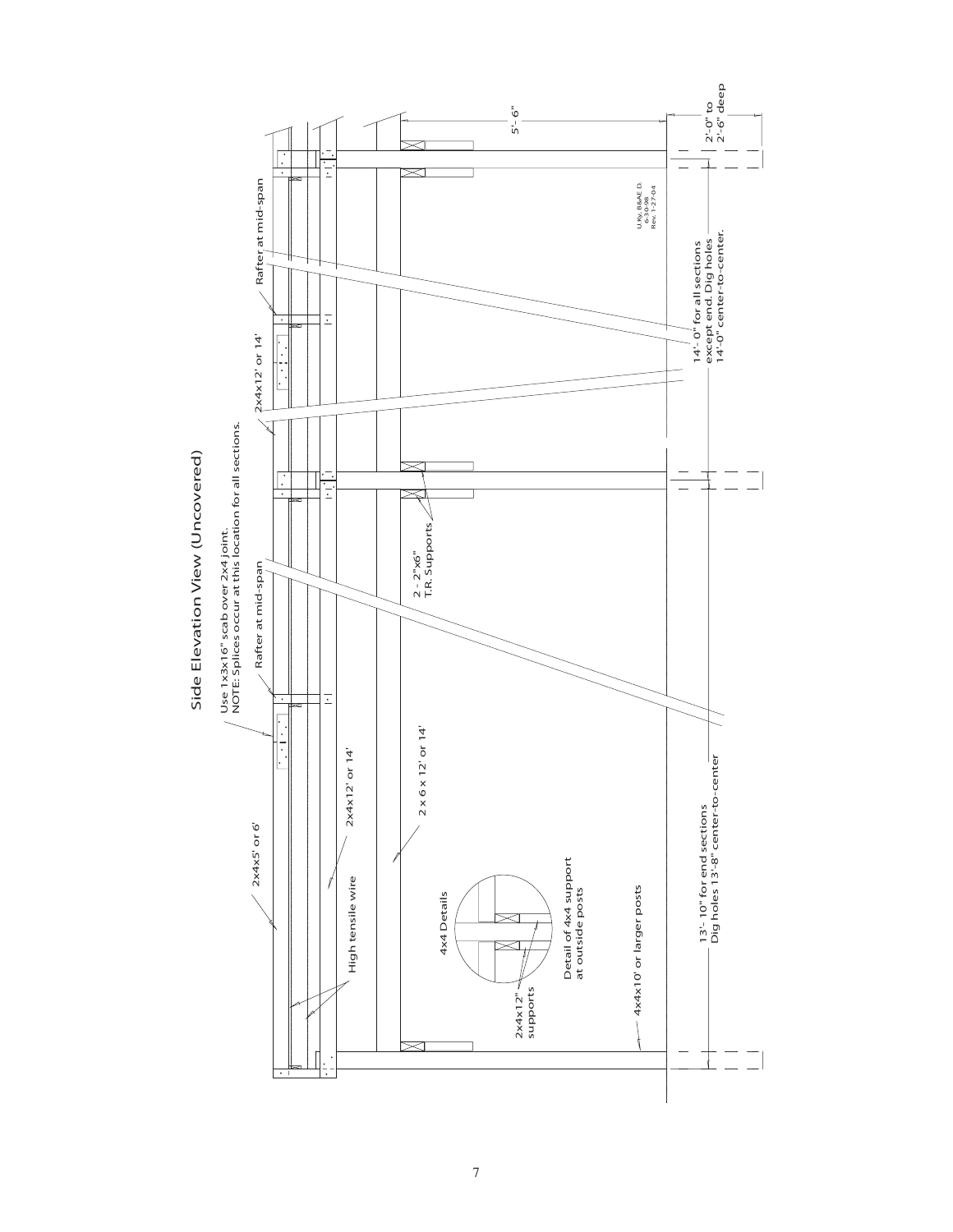## 2x6 Tier Rails and Typar® Cover Construction



## Prefab Rafter & Tie



Use blocks on bench or wagon bed to form jig for prefab of rafters and tie.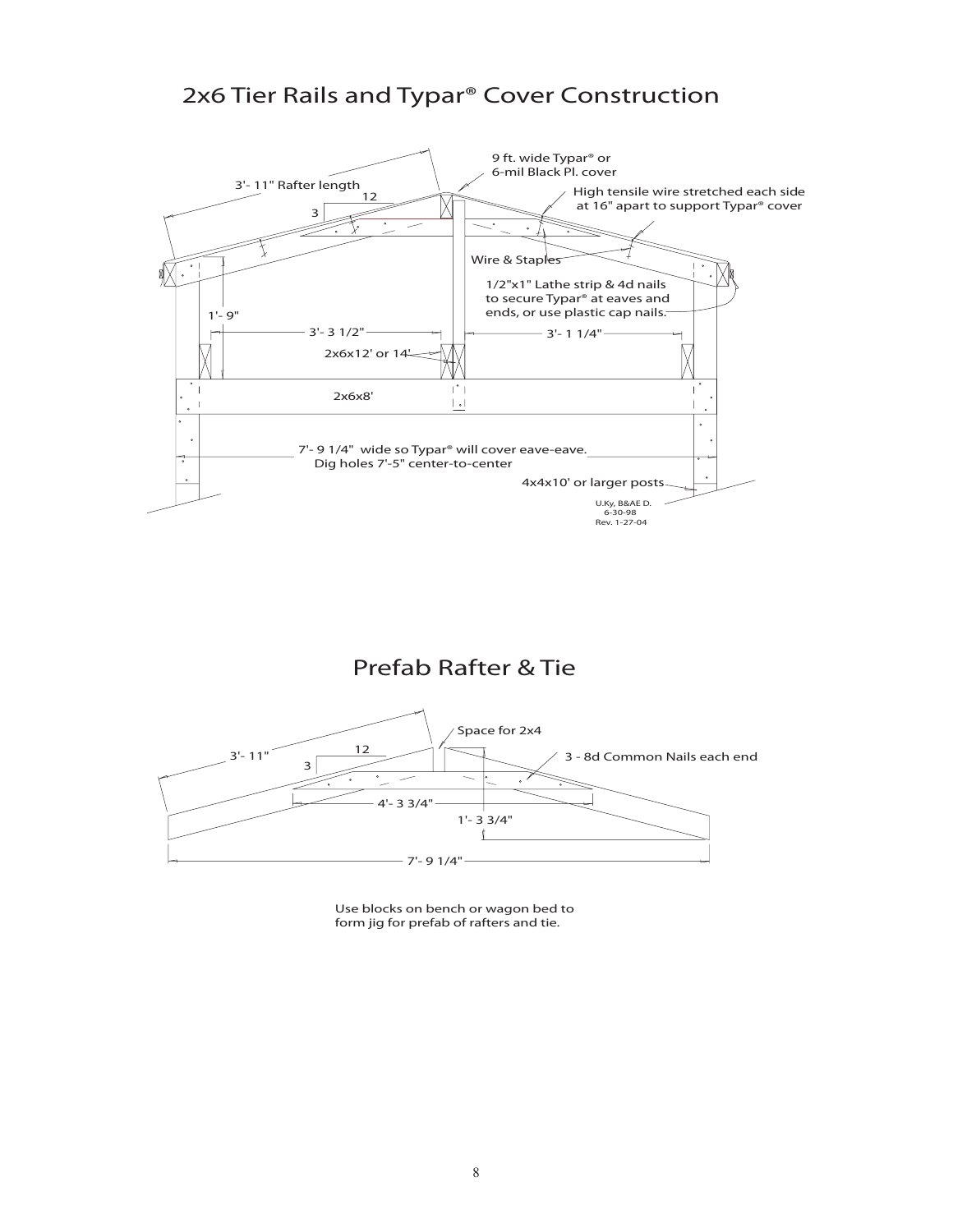### Purlin and Metal Roof Construction



Purlins . . . . . . . . 6 - 2"x6"x12' . . . . 6 - 2"x6"x14' Metal Roof, Galv. . . 120 sq. ft . . . . . . 140 sq. ft. Nails, Pole Barn . . . . 1.0 lb 4.5" (30d) . 1.0 lb 4.5" (30d) Nails, Roofing . . . . 1.0 lb . . . . . . . 1.0 lb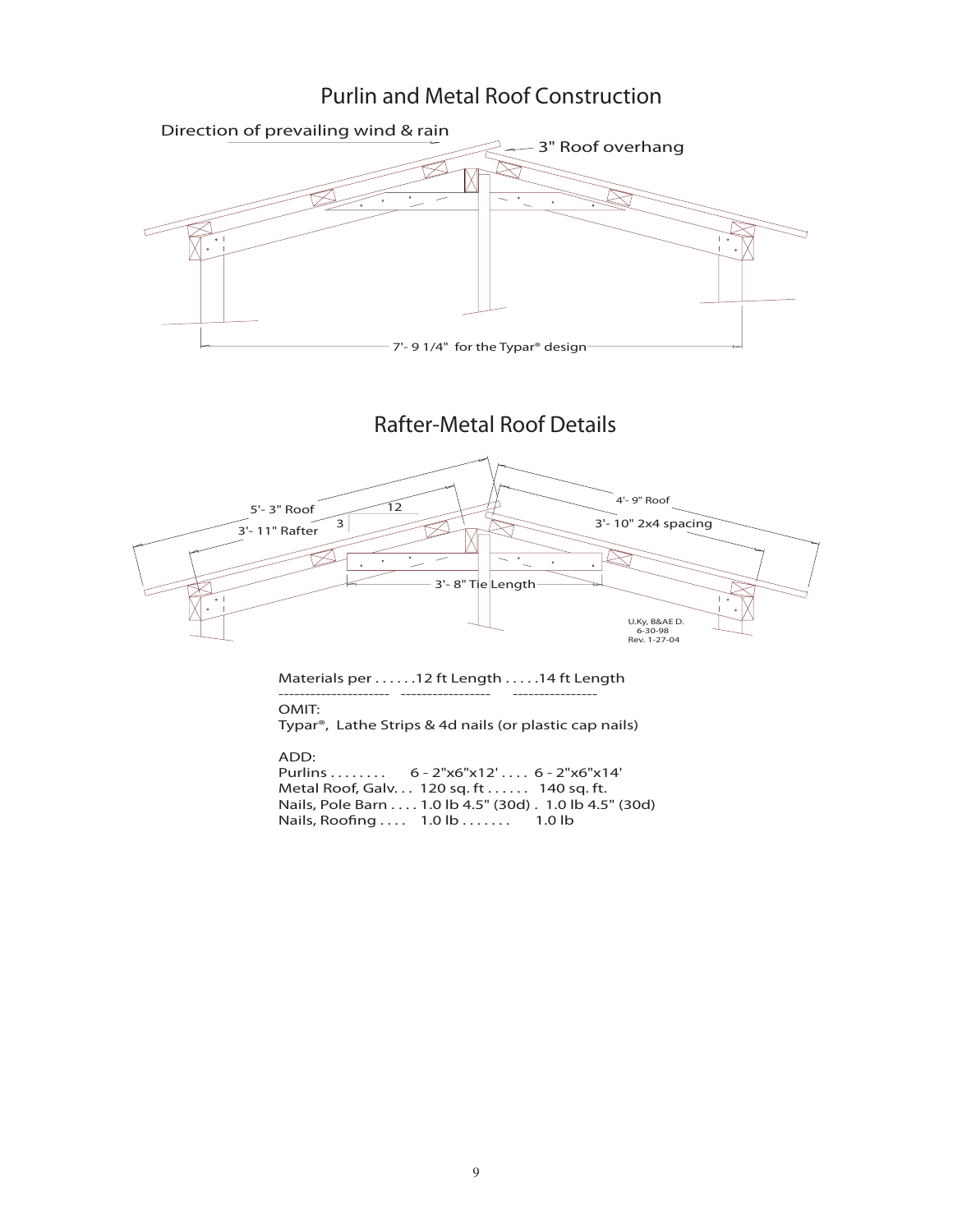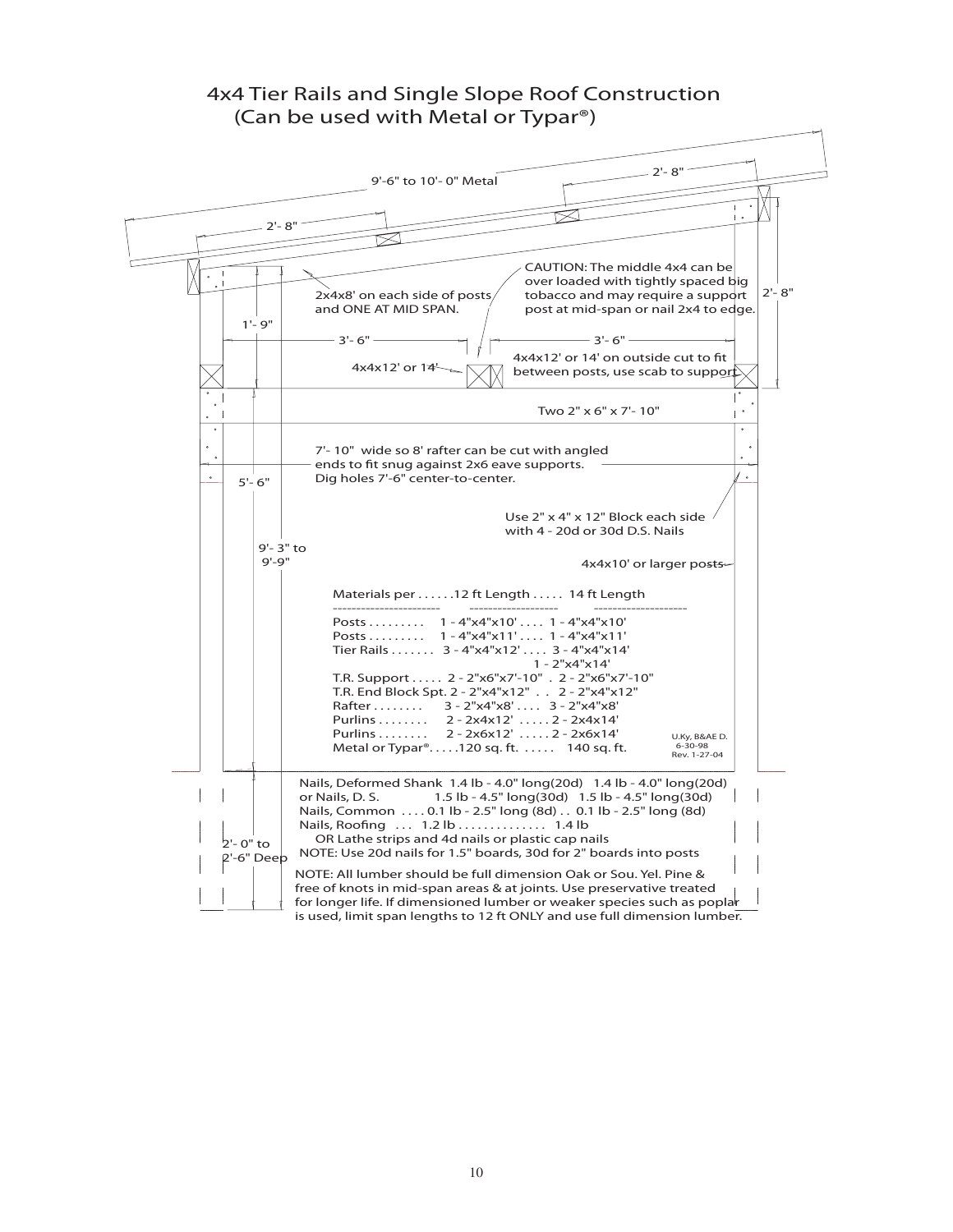